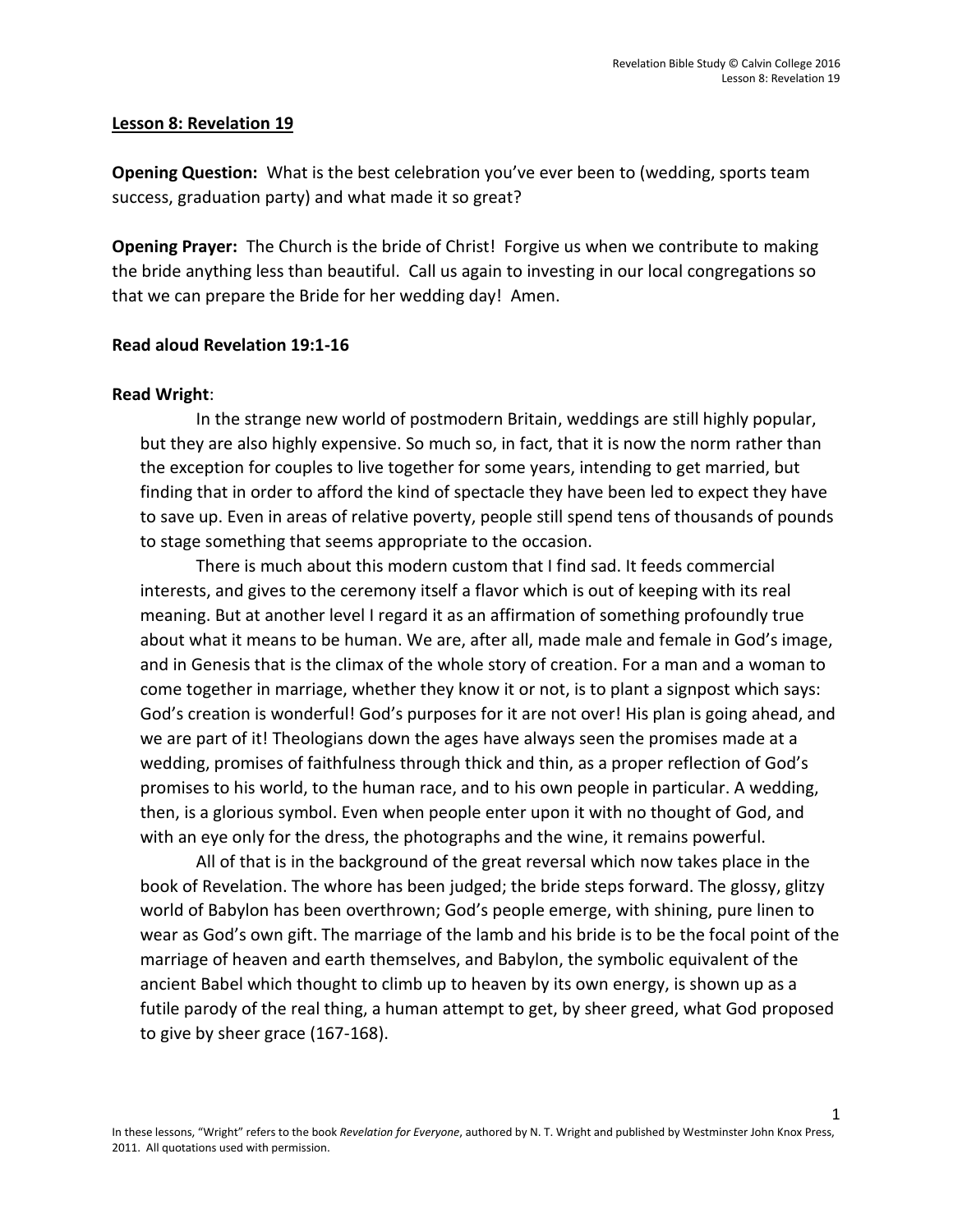The idea of such a wedding goes back, of course, to the ancient Jewish tradition of Israel's as YHWH's bride – wooed in the wilderness, married at Sinai, unfaithful for many generations and eventually cast away, but then wooed and won all over again in a covenant renewal that would result in the renewal of the whole creation (Isaiah 54—55). The whole of the Song of Songs, though at one level simply a spectacular poem of erotic love, has been seen by Jewish and Christian commentators alike as an allegory of the love between God and his people (for Christians, Christ and his people). Now this glorious theme comes to a spectacular completion, and is joined with another ancient theme of celebration: God's great feast, the banquet to which he will invite all and sundry (Isaiah 25.6 –10) (169).

## **Optional Discussion Questions**

- 1. Why do you think the image of a wedding comes up repeatedly in scripture?
- 2. How can we ready the bride (the Church of Christ) to be beautiful for the wedding day?

# **Read Revelation 19:17-21**

## **Wright says**:

One of the central tasks facing a Messiah, it seems, is that he would have to fight the decisive battle against Israel's enemies, both the pagan hordes who were always coming in fresh waves to overwhelm God's people, and the renegades within Israel who were colluding with their pagan masters and corrupting the pure life of God's people. This would then go hand in hand with the task of purifying the people's worship by renewing or restoring the Temple. It is because Jesus showed no sign of being a military leader, and because he showed no interest in cleaning up the Temple, that many said then, and many have said since, that he couldn't have been in any sense thinking of himself as 'Messiah'.

But this is to forget just how radical Jesus' own redefinition of the Jewish expectation seems to have been. Throughout his public career he took as his main theme the belief which John has been celebrating on and off throughout Revelation: the kingdom of God. 'The kingdom of the world has passed to our Lord and his Messiah.' 'Alleluia! For the Lord our God, the Almighty, has become king!' These statements are, of course, linked directly to statements about the victory of Jesus. Jesus himself spoke of victory - but it was not the victory one might expect, over the forces of Rome. Indeed, when others wanted to fight Rome, he hinted strongly if strangely that this was missing the proper target. The true enemy was the dark power that stood behind Rome and all other pagan empires. Jesus spoke about fighting a battle with the real enemy, the satan,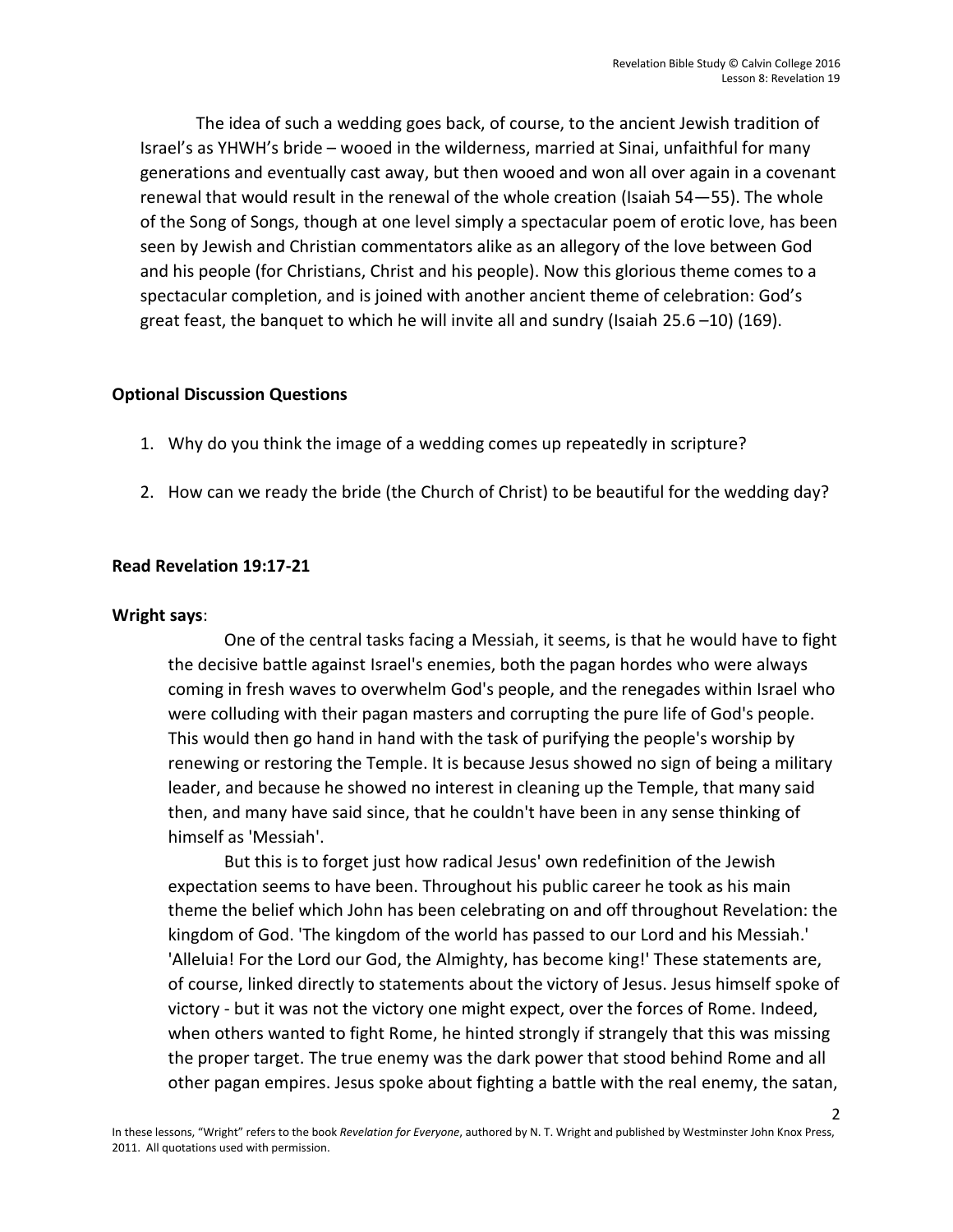3

the one who had led all humanity, Israel included, into rebellion against the creator God. And Jesus seems to have believed that the ultimate way to fight this true battle was by giving up his life.

It is this that explains the military imagery of the present passage. Once more, this is symbolic language, truly pointing to a reality which lies beyond it. It would be as much a mistake to suppose (as some, sadly, have done) that this passage predicts, and legitimates in advance, an actual military battle between followers of Jesus and followers of other gods as it would be to suppose that the reality which corresponds to the monster that comes up from the sea is an actual physical creature with the heads, horns and so on described in chapter 12. The victory here is a victory over all pagan power, which means a victory over violence itself The symbolism is appropriate because it is taken directly from the passages which speak most powerfully, and are most regularly referred to in the New Testament, of the triumph of the Messiah: Isaiah 11, where the Messiah will judge the nations with the sword of his mouth; Psalm 2, where he will rule them with a rod of iron; Isaiah 63, where he will tread the winepress of the wrath of God. As John's readers know well by now, the actual weapons which Jesus uses to win the battle are his own blood, his loving self-sacrifice:

> With tears he fights, and wins the field His naked breast stands for a shield His battering shot are babish cries, His arrows made of weeping eyes. His martial ensigns cold and need, And feeble flesh his warrior's steed (172-174).

# **Optional Discussion Questions**

As we study this book, the United States is choosing a new leader. One temptation for the Church is to imagine that an earthly political leader will ensure the place and power of the Church, and so church leaders can be tempted to align themselves with political leaders because of the attraction of power. In reading Revelation, we are reminded that the victory is won not through earthly or militaristic power, but through the sacrifice of the lamb.

- 1. Why are we tempted to see earthly leaders as our saviors?
- 2. How can we correct that in our own lives and in the life of the Christian church?

**Closing Prayer:**